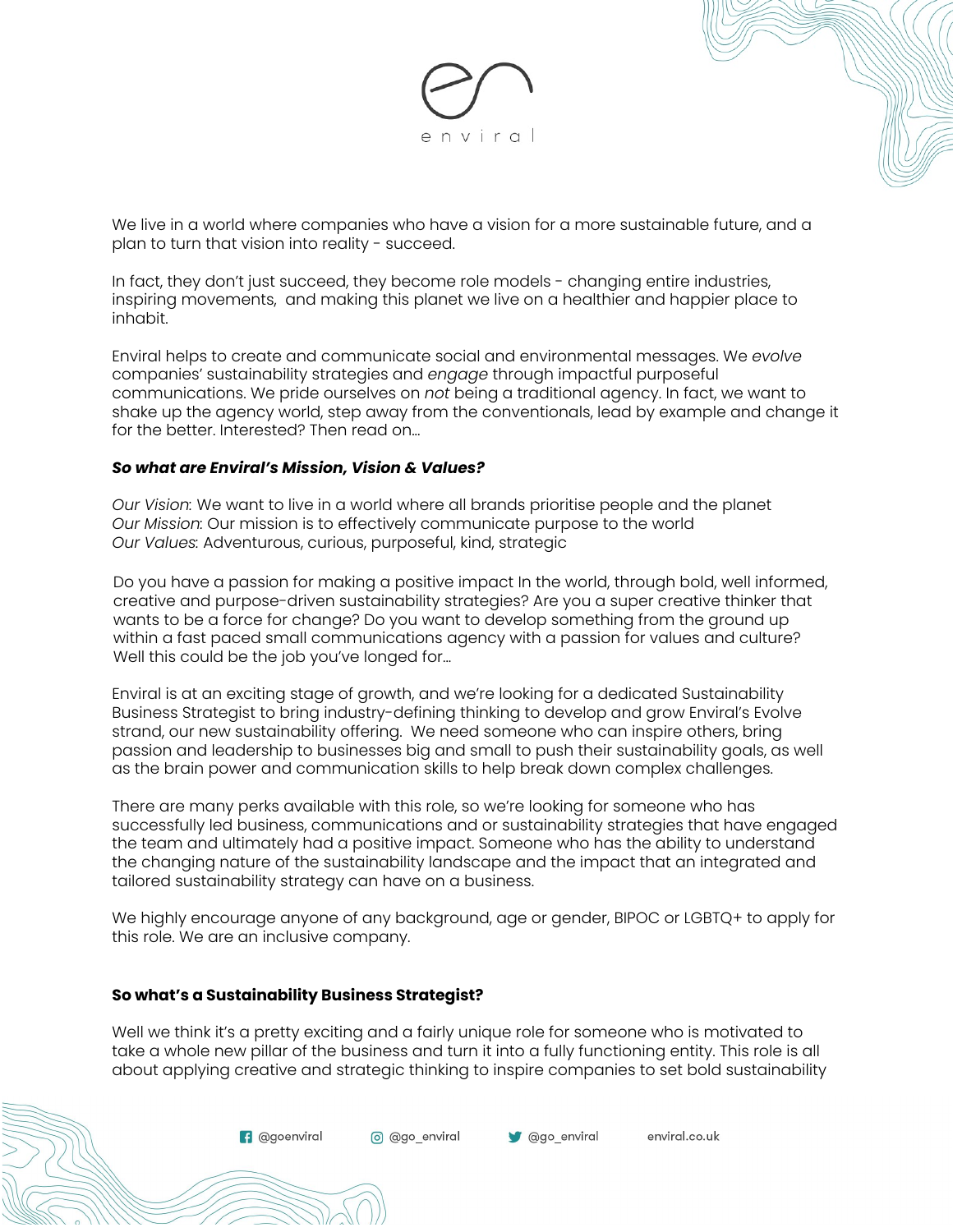visions for positive behaviour change, whilst creating clear roadmaps so that they can deliver and measure upon their progress. You will be a pioneering person in developing our sustainability strategy team.

## **What the role entails:**

- Launch Evolve in full, delivering sustainability consultancy for clients that aligns with and supports Enviral's core, established business.
- Create strategies to help clients identify and push their sustainability goals, as well as building a plan that supports them in creating a sustainability report.
- Integrate sustainability knowledge across our wider creative team
- Build on these goals and help them integrate them into their brand communications (through our Engage communications pillar)
- Plan, run and facilitate inspiring workshops that inspire and engage businesses, stakeholders, employees etc. Demonstrating the ability to think quickly and adapt based on different audiences/participants.
- Utilise your strategic leadership to proactively drive and identify new opportunities for growth, shaping the company's future and pushing these ideas forward to the team
- Ensure a forward thinking, creative approach to sustainability consultancy whilst creating an inspiring environment
- Instil a mindset of epic creativity and strategy, ensuring that all work produced and presented by Enviral Evolve is at a client ready standard at all times
- Take a leadership role in creating, managing and delivering projects and new business pitches that are impactful, credible and strategy led, using a mix of in-house and freelance team members
- Work closely with the creative team to provide them with the key information they need to translate analysis, insights and strategy into engaging, creative communications across reports, videos, motion graphics and copy
- Mentor, challenge and develop Enviral employees by demonstrating outstanding role model behaviour.
- Demonstrate an always on mentality in regards to identifying sustainability opportunities, networking events, and new business on behalf of Enviral and recommending these to the company and clients
- Develop a growth mindset to change the world through our clients and our own sustainability strategies

### **We're looking for someone who will:**

- Bring knowledge around, as well as passion for sustainability landscape
- Understand the role, challenges and opportunities of sustainability within businesses
- Be immersed and curious about what is changing, new, exciting in the world of sustainability & business
- Bring a commercial perspective to sustainability strategies
- Bring a spirit of entrepreneurialism, positive energy and inspiration to the workplace to live within
- Live our 5 core values: Adventurous, Curious, Strategic, Kind and Purposeful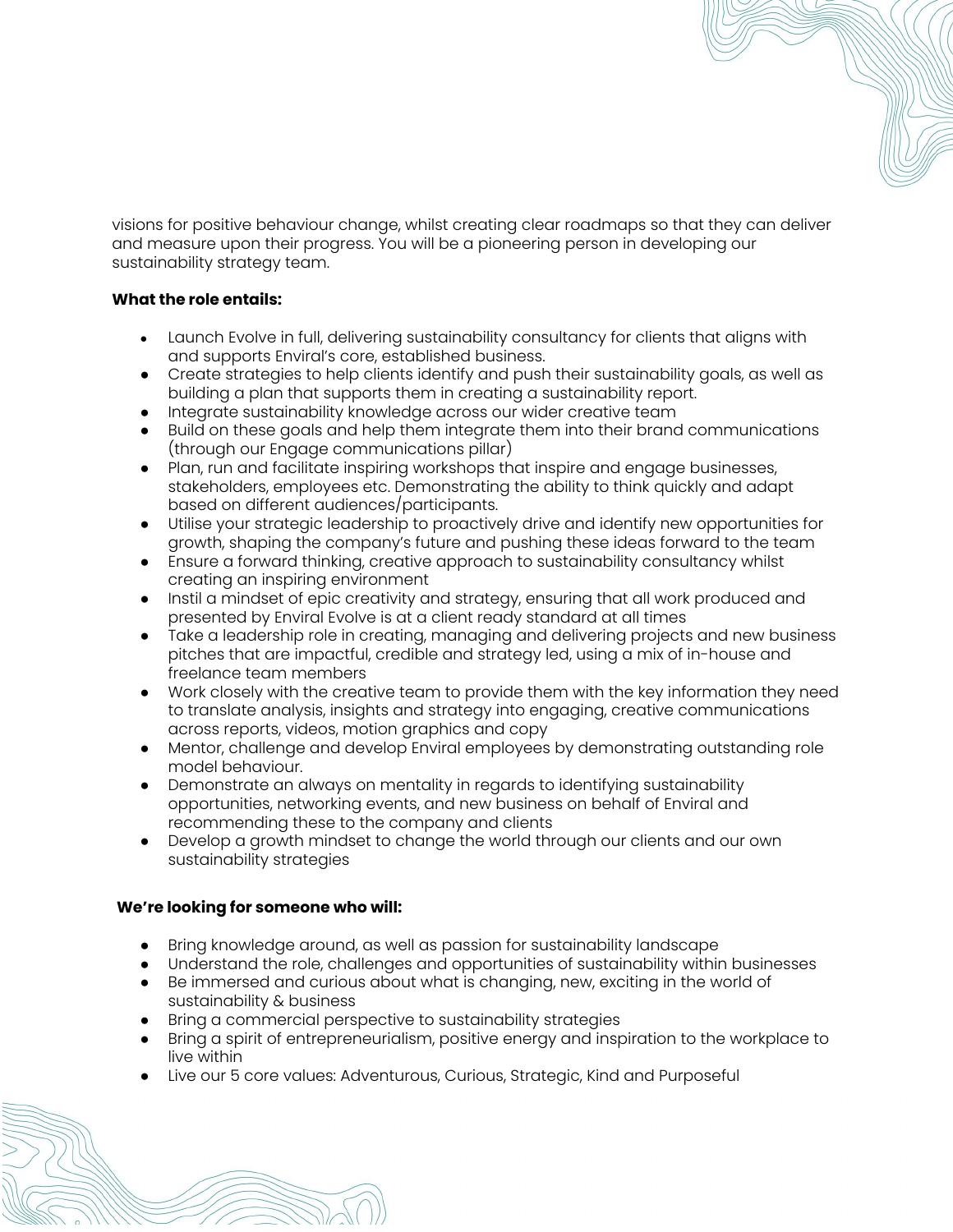- Be a self-starter and has the ability and desire to thrive developing creative
- Show a passion to occasionally wear different hats in our small but growing agency
- Grow our agency and how we do things on a day to day basis for the better

## **What skills would the Sustainability Brand Strategist have for this role?**

- We're looking for someone who is experienced in progressing business strategies in a role that requires high level strategic creative thinking, ideally within the sustainability sector, working with sustainable businesses or a creative agency.
- A creative and proven approach to pitching and building strategies
- Someone with creative presentation ideas, ideally with an ability to use the Adobe suite
- A high degree of empathy and patience for the challenges and opportunities within the ever changing sustainability world
- An inspirational ability to think strategically about marketing & sustainability challenges, whatever the brief, audience and channel
- A depth of knowledge in sustainability would be beneficial, however you may have a passion, a reasonable level of knowledge and a willingness to quickly develop your knowledge in this field

Key areas of knowledge that would be of benefit are:

- Strategy framework creation and sustainability policy development
- Reporting on sustainability
- Knowledge of Sustainable Development Goals from a business perspective Issue and trend analysis
- Goal / KPI setting, management and delivery

### **Salary:** £50-65k depending on experience

Full time only

Please note this role is available in-house in our Bristol office with flexible working options.

# *Perks of the job...*

Enviral offers a huge amount of rewards from attractive salaries, donations to either Surfers Against Sewage, Marmalade Trust, National Trust or Woodland Trust, half-day adventure options and paid activism or volunteering options. We're also based in a creative co-working hub full of Bristol's best creative talent with a yearly training fund and access to hundreds of creative + sustainability books.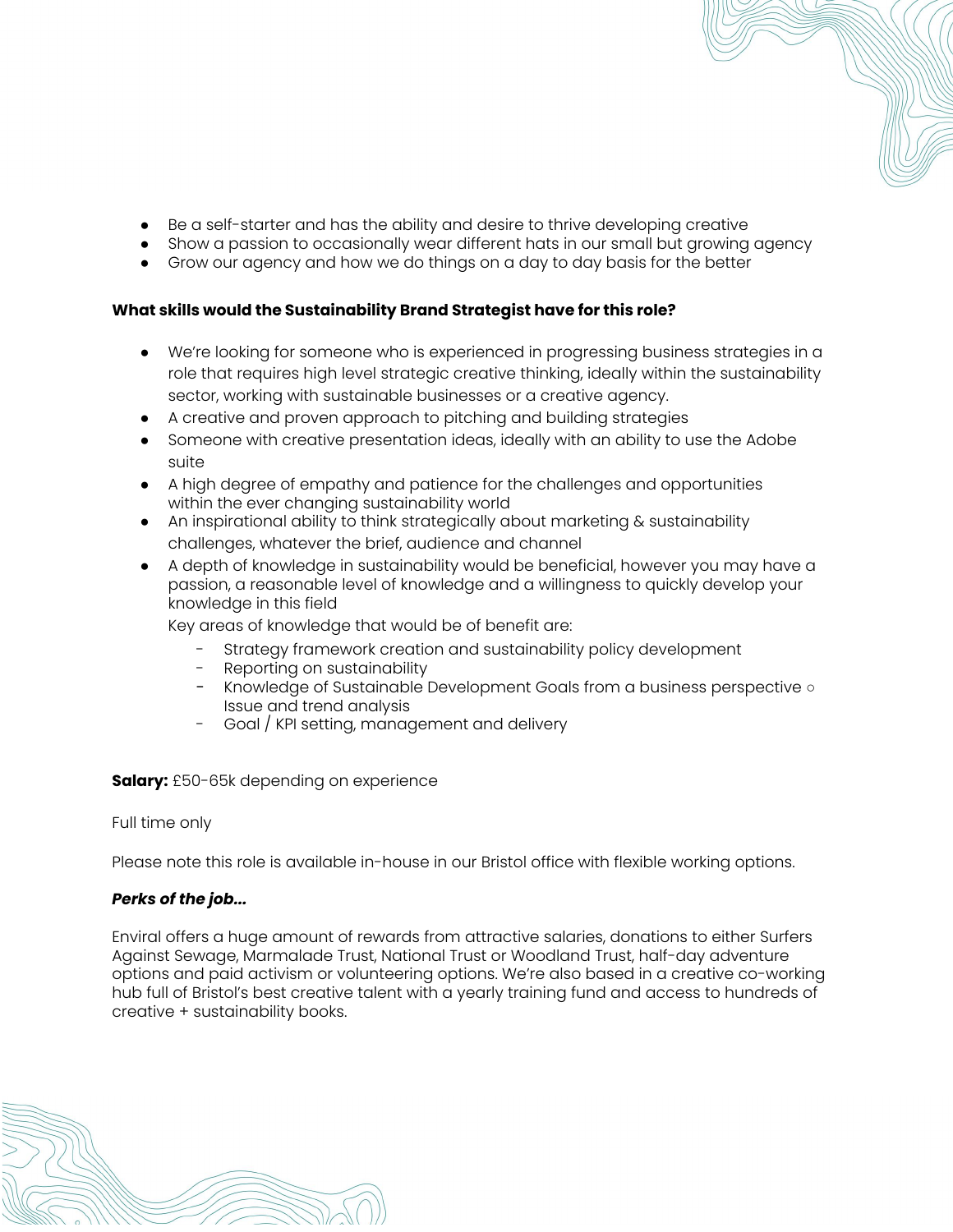To apply please email your application (in any form you see fit), along with your thoughts on:

- What do you see as the greatest challenge as well as opportunity for sustainable businesses?
- What brands are doing sustainability right and why?

to recruitment@enviral.co.uk

We look forward to hearing from you.

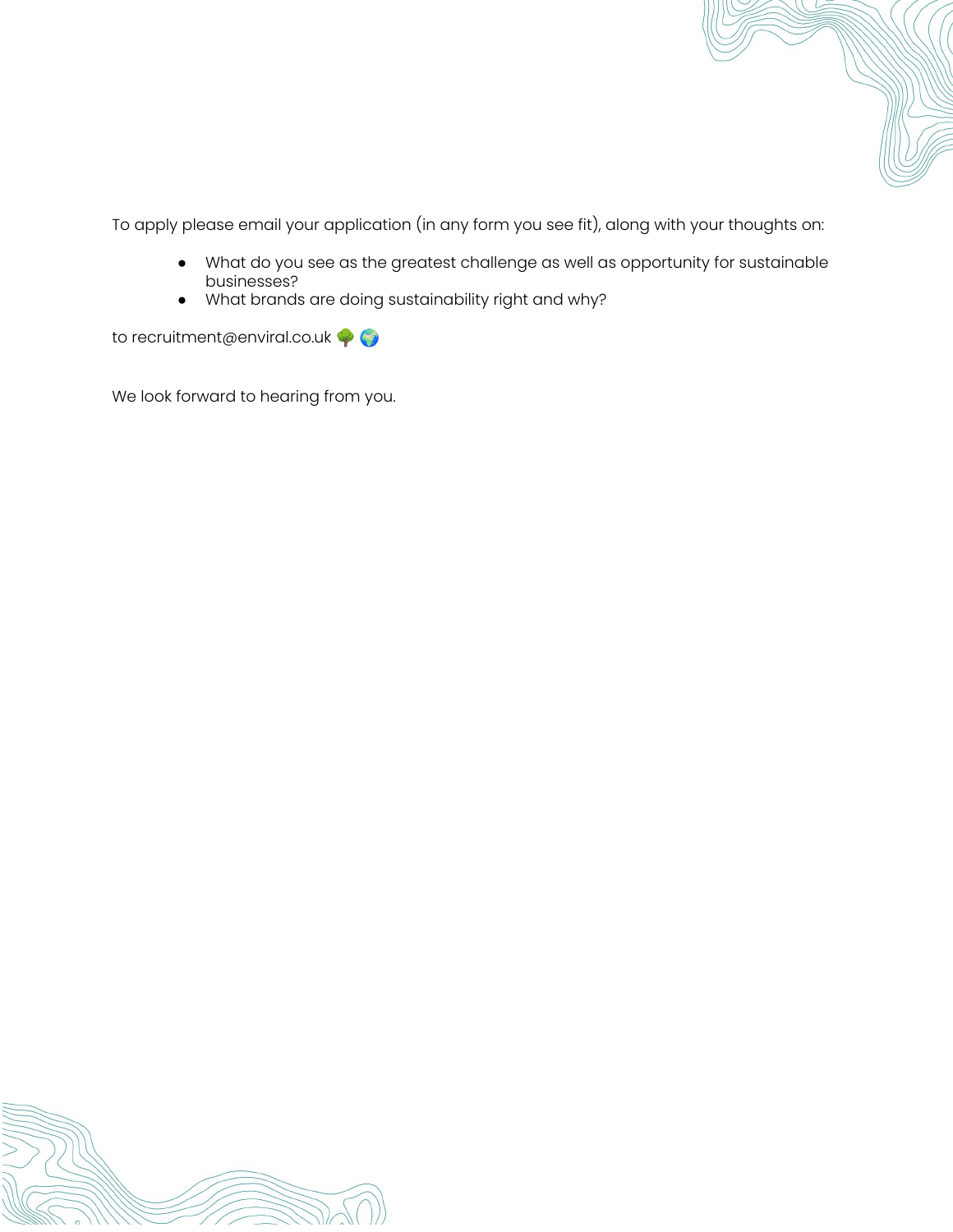